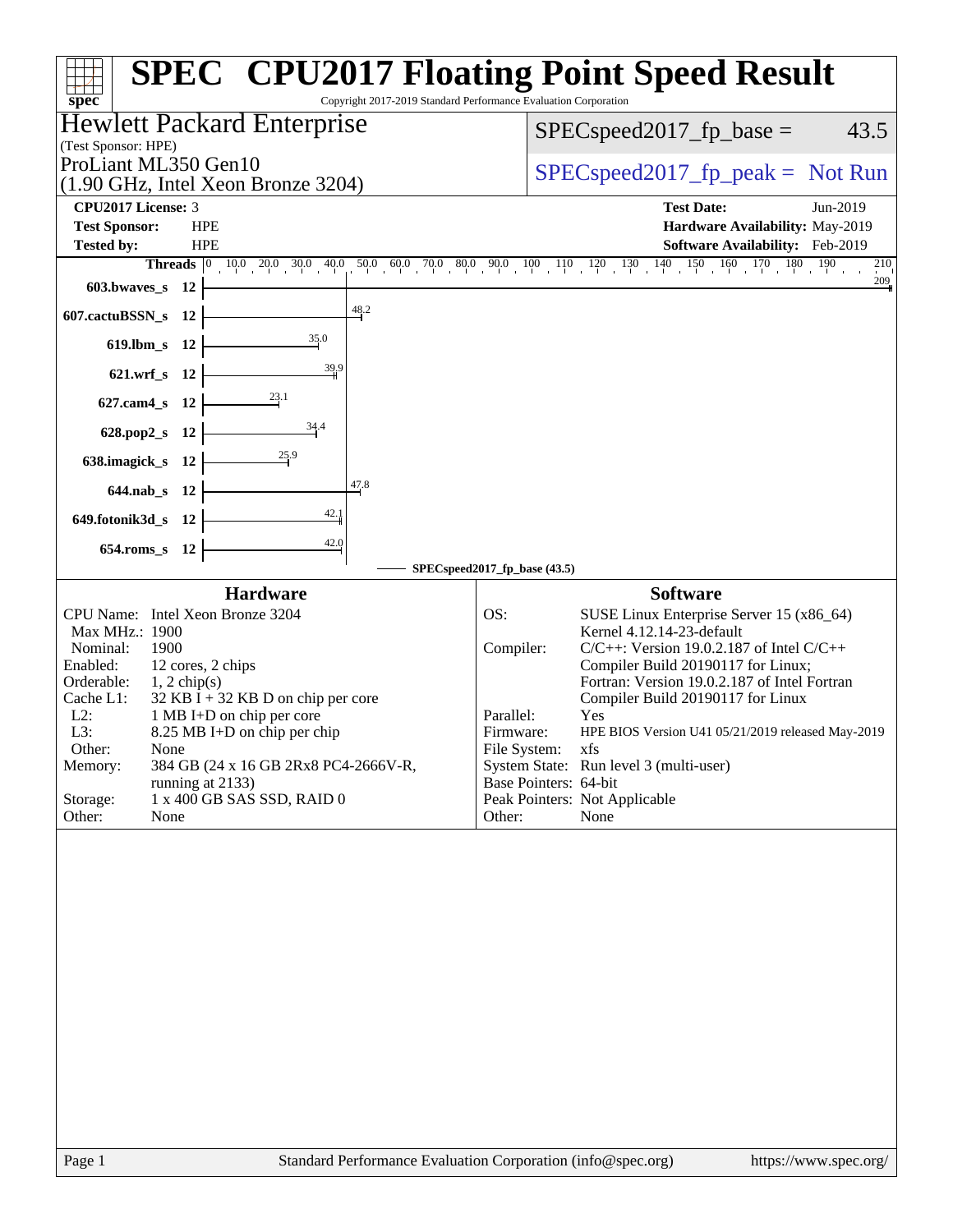Copyright 2017-2019 Standard Performance Evaluation Corporation

# Hewlett Packard Enterprise

(Test Sponsor: HPE)

**[spec](http://www.spec.org/)**

(1.90 GHz, Intel Xeon Bronze 3204)

 $SPEC speed2017_fp\_base = 43.5$ 

# ProLiant ML350 Gen10  $SPEC speed2017_f$   $peak = Not Run$

**[CPU2017 License:](http://www.spec.org/auto/cpu2017/Docs/result-fields.html#CPU2017License)** 3 **[Test Date:](http://www.spec.org/auto/cpu2017/Docs/result-fields.html#TestDate)** Jun-2019 **[Test Sponsor:](http://www.spec.org/auto/cpu2017/Docs/result-fields.html#TestSponsor)** HPE **[Hardware Availability:](http://www.spec.org/auto/cpu2017/Docs/result-fields.html#HardwareAvailability)** May-2019 **[Tested by:](http://www.spec.org/auto/cpu2017/Docs/result-fields.html#Testedby)** HPE **[Software Availability:](http://www.spec.org/auto/cpu2017/Docs/result-fields.html#SoftwareAvailability)** Feb-2019

### **[Results Table](http://www.spec.org/auto/cpu2017/Docs/result-fields.html#ResultsTable)**

|                                    | <b>Base</b>    |                |            |                |       |                | <b>Peak</b> |                |                |              |                |              |                |              |
|------------------------------------|----------------|----------------|------------|----------------|-------|----------------|-------------|----------------|----------------|--------------|----------------|--------------|----------------|--------------|
| <b>Benchmark</b>                   | <b>Threads</b> | <b>Seconds</b> | Ratio      | <b>Seconds</b> | Ratio | <b>Seconds</b> | Ratio       | <b>Threads</b> | <b>Seconds</b> | <b>Ratio</b> | <b>Seconds</b> | <b>Ratio</b> | <b>Seconds</b> | <b>Ratio</b> |
| 603.bwayes s                       | 12             | 282            | <b>209</b> | 282            | 209   | 281            | 210         |                |                |              |                |              |                |              |
| 607.cactuBSSN s                    | 12             | 346            | 48.2       | 347            | 48.0  | 346            | 48.2        |                |                |              |                |              |                |              |
| $619.1$ bm s                       | 12             | 150            | 35.0       | 149            | 35.1  | 150            | 35.0        |                |                |              |                |              |                |              |
| $621.wrf$ s                        | 12             | 327            | 40.5       | 331            | 39.9  | 331            | 39.9        |                |                |              |                |              |                |              |
| $627$ .cam $4 \text{ s}$           | 12             | 383            | 23.1       | 384            | 23.1  | 384            | 23.1        |                |                |              |                |              |                |              |
| $628.pop2_s$                       | 12             | 347            | 34.3       | 344            | 34.5  | 345            | 34.4        |                |                |              |                |              |                |              |
| 638.imagick_s                      | 12             | 558            | 25.9       | 558            | 25.9  | 557            | 25.9        |                |                |              |                |              |                |              |
| $644$ .nab s                       | 12             | 365            | 47.8       | 366            | 47.8  | 365            | 47.8        |                |                |              |                |              |                |              |
| 649.fotonik3d s                    | 12             | 217            | 42.1       | 217            | 42.1  | 220            | 41.5        |                |                |              |                |              |                |              |
| $654$ .roms s                      | 12             | 374            | 42.0       | 375            | 42.0  | 375            | 41.9        |                |                |              |                |              |                |              |
| $SPEC speed2017$ fp base =<br>43.5 |                |                |            |                |       |                |             |                |                |              |                |              |                |              |
| SPECspeed 2017 fp peak $=$         | <b>Not Run</b> |                |            |                |       |                |             |                |                |              |                |              |                |              |

Results appear in the [order in which they were run.](http://www.spec.org/auto/cpu2017/Docs/result-fields.html#RunOrder) Bold underlined text [indicates a median measurement](http://www.spec.org/auto/cpu2017/Docs/result-fields.html#Median).

#### **[Operating System Notes](http://www.spec.org/auto/cpu2017/Docs/result-fields.html#OperatingSystemNotes)**

 Stack size set to unlimited using "ulimit -s unlimited" Transparent Huge Pages enabled by default Prior to runcpu invocation Filesystem page cache synced and cleared with: sync; echo 3> /proc/sys/vm/drop\_caches

#### **[General Notes](http://www.spec.org/auto/cpu2017/Docs/result-fields.html#GeneralNotes)**

Environment variables set by runcpu before the start of the run:  $KMP$  AFFINITY = "granularity=fine, compact" LD\_LIBRARY\_PATH = "/home/cpu2017\_u2/lib/ia32:/home/cpu2017\_u2/lib/intel64" OMP\_STACKSIZE = "192M"

 Binaries compiled on a system with 1x Intel Core i9-7900X CPU + 32GB RAM memory using Redhat Enterprise Linux 7.5 NA: The test sponsor attests, as of date of publication, that CVE-2017-5754 (Meltdown) is mitigated in the system as tested and documented. Yes: The test sponsor attests, as of date of publication, that CVE-2017-5753 (Spectre variant 1) is mitigated in the system as tested and documented. Yes: The test sponsor attests, as of date of publication, that CVE-2017-5715 (Spectre variant 2) is mitigated in the system as tested and documented.

## **[Platform Notes](http://www.spec.org/auto/cpu2017/Docs/result-fields.html#PlatformNotes)**

BIOS Configuration: Thermal Configuration set to Maximum Cooling Memory Patrol Scrubbing set to Disabled

**(Continued on next page)**

Page 2 Standard Performance Evaluation Corporation [\(info@spec.org\)](mailto:info@spec.org) <https://www.spec.org/>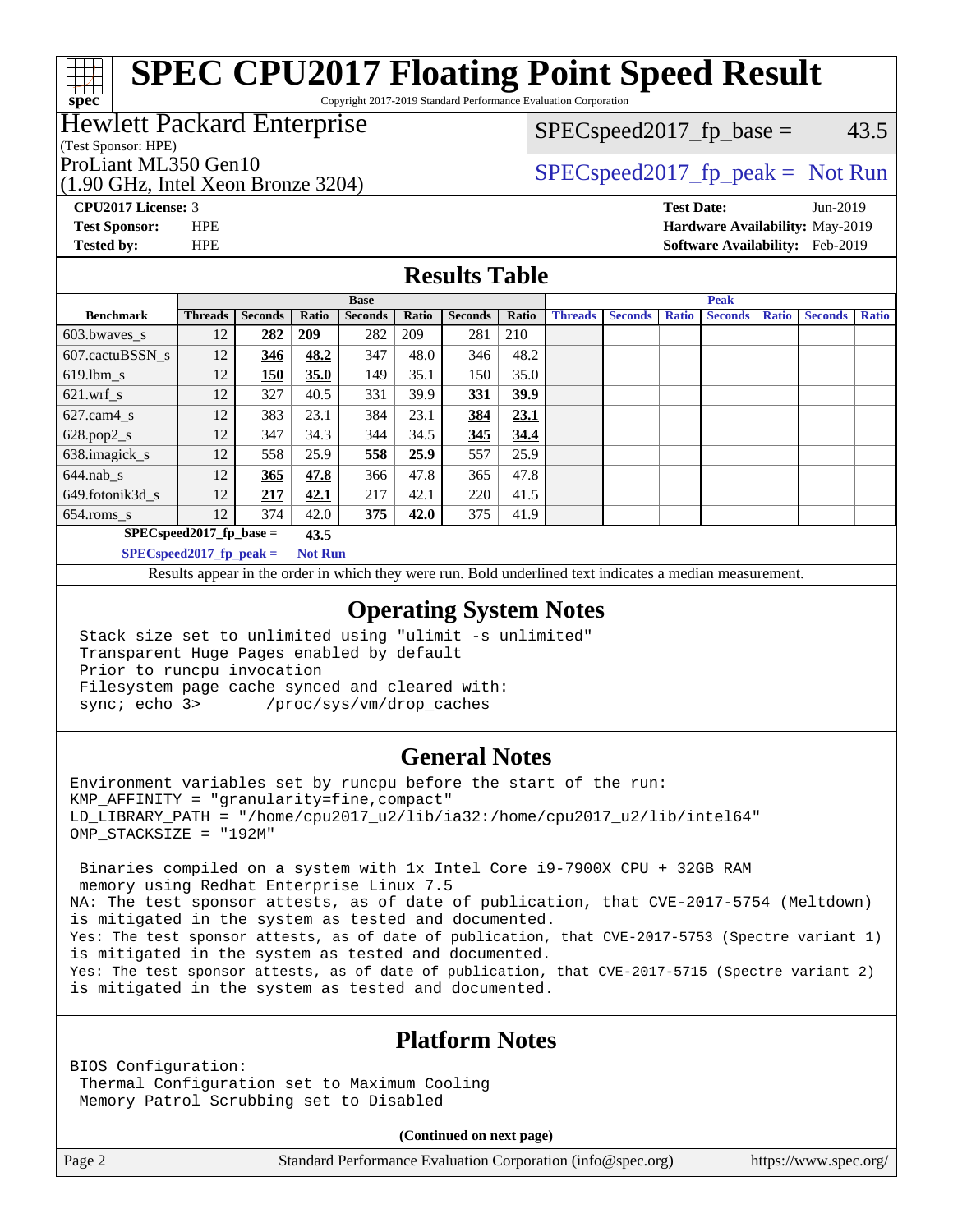Copyright 2017-2019 Standard Performance Evaluation Corporation

# Hewlett Packard Enterprise

 $SPEC speed2017_fp\_base = 43.5$ 

# (Test Sponsor: HPE)

(1.90 GHz, Intel Xeon Bronze 3204)

ProLiant ML350 Gen10  $SPEC speed2017_fp\_peak = Not Run$ 

**[spec](http://www.spec.org/)**

**[CPU2017 License:](http://www.spec.org/auto/cpu2017/Docs/result-fields.html#CPU2017License)** 3 **[Test Date:](http://www.spec.org/auto/cpu2017/Docs/result-fields.html#TestDate)** Jun-2019 **[Test Sponsor:](http://www.spec.org/auto/cpu2017/Docs/result-fields.html#TestSponsor)** HPE **[Hardware Availability:](http://www.spec.org/auto/cpu2017/Docs/result-fields.html#HardwareAvailability)** May-2019 **[Tested by:](http://www.spec.org/auto/cpu2017/Docs/result-fields.html#Testedby)** HPE **[Software Availability:](http://www.spec.org/auto/cpu2017/Docs/result-fields.html#SoftwareAvailability)** Feb-2019

#### **[Platform Notes \(Continued\)](http://www.spec.org/auto/cpu2017/Docs/result-fields.html#PlatformNotes)**

Page 3 Standard Performance Evaluation Corporation [\(info@spec.org\)](mailto:info@spec.org) <https://www.spec.org/> LLC Prefetch set to Enabled LLC Dead Line Allocation set to Disabled Enhanced Processor Performance set to Enabled Workload Profile set to General Peak Frequency Compute Energy/Performance Bias set to Balanced Power Workload Profile set to Custom Numa Group Size Optimization set to Flat Sysinfo program /home/cpu2017\_u2/bin/sysinfo Rev: r5974 of 2018-05-19 9bcde8f2999c33d61f64985e45859ea9 running on ml350-sles15-utpal Tue Jun 25 13:55:03 2019 SUT (System Under Test) info as seen by some common utilities. For more information on this section, see <https://www.spec.org/cpu2017/Docs/config.html#sysinfo> From /proc/cpuinfo model name : Intel(R) Xeon(R) Bronze 3204 CPU @ 1.90GHz 2 "physical id"s (chips) 12 "processors" cores, siblings (Caution: counting these is hw and system dependent. The following excerpts from /proc/cpuinfo might not be reliable. Use with caution.) cpu cores : 6 siblings : 6 physical 0: cores 0 1 2 3 4 5 physical 1: cores 0 1 2 3 4 5 From lscpu: Architecture: x86\_64<br>CPU op-mode(s): 32-bit, 64-bit CPU op-mode $(s)$ : Byte Order: Little Endian  $CPU(s):$  12 On-line CPU(s) list: 0-11 Thread(s) per core: 1 Core(s) per socket: 6 Socket(s): 2 NUMA node(s): 2 Vendor ID: GenuineIntel CPU family: 6 Model: 85 Model name: Intel(R) Xeon(R) Bronze 3204 CPU @ 1.90GHz Stepping: CPU MHz: 1900.000 BogoMIPS: 3800.00 Virtualization: VT-x L1d cache: 32K L1i cache: 32K L2 cache: 1024K **(Continued on next page)**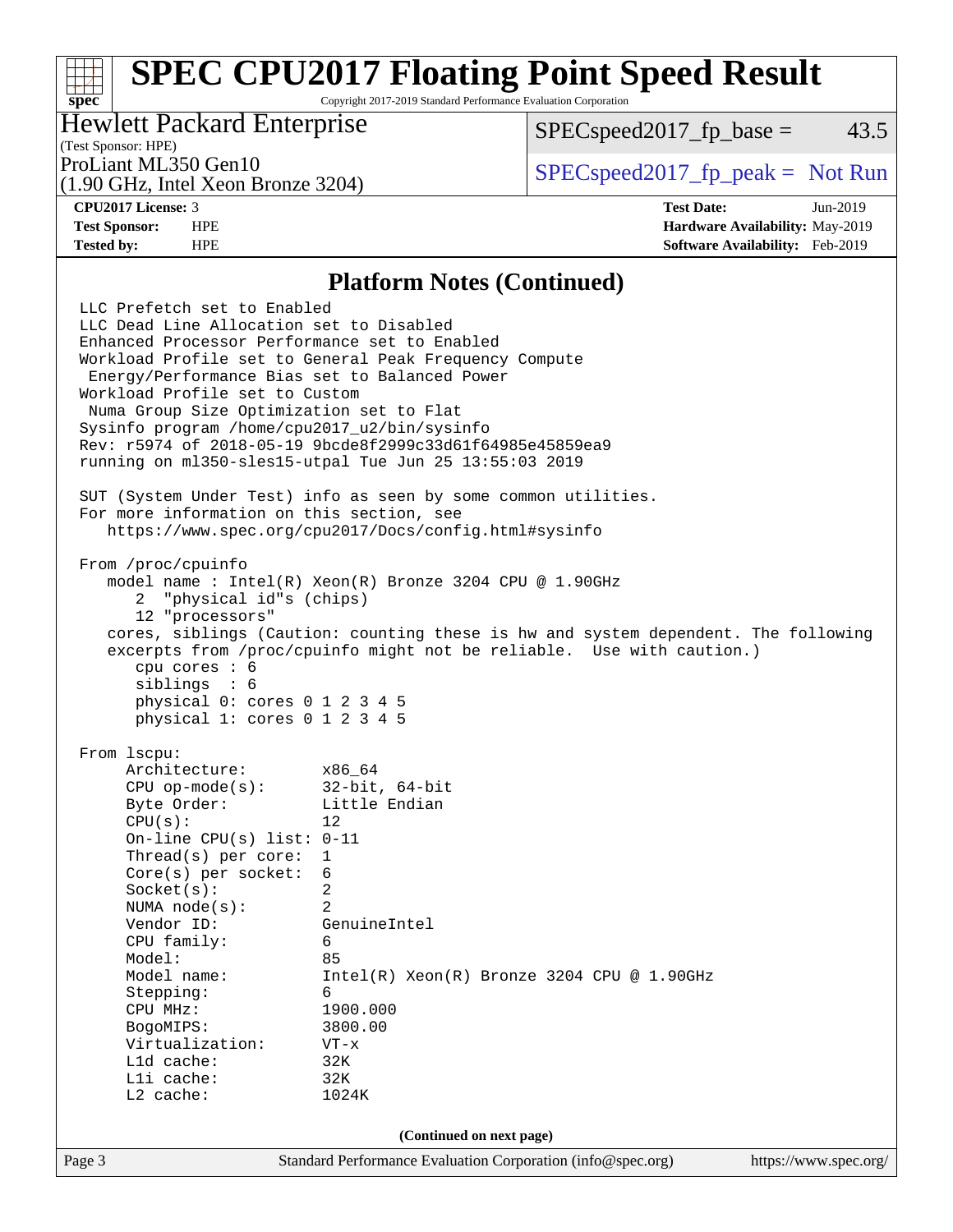#### **[spec](http://www.spec.org/) [SPEC CPU2017 Floating Point Speed Result](http://www.spec.org/auto/cpu2017/Docs/result-fields.html#SPECCPU2017FloatingPointSpeedResult)** Copyright 2017-2019 Standard Performance Evaluation Corporation (Test Sponsor: HPE) Hewlett Packard Enterprise (1.90 GHz, Intel Xeon Bronze 3204) ProLiant ML350 Gen10  $SPEC speed2017_fp\_peak = Not Run$  $SPEC speed2017<sub>fp</sub> base = 43.5$ **[CPU2017 License:](http://www.spec.org/auto/cpu2017/Docs/result-fields.html#CPU2017License)** 3 **[Test Date:](http://www.spec.org/auto/cpu2017/Docs/result-fields.html#TestDate)** Jun-2019 **[Test Sponsor:](http://www.spec.org/auto/cpu2017/Docs/result-fields.html#TestSponsor)** HPE **[Hardware Availability:](http://www.spec.org/auto/cpu2017/Docs/result-fields.html#HardwareAvailability)** May-2019 **[Tested by:](http://www.spec.org/auto/cpu2017/Docs/result-fields.html#Testedby)** HPE **[Software Availability:](http://www.spec.org/auto/cpu2017/Docs/result-fields.html#SoftwareAvailability)** Feb-2019 **[Platform Notes \(Continued\)](http://www.spec.org/auto/cpu2017/Docs/result-fields.html#PlatformNotes)** L3 cache: 8448K NUMA node0 CPU(s): 0-2,6-8 NUMA node1 CPU(s): 3-5,9-11 Flags: fpu vme de pse tsc msr pae mce cx8 apic sep mtrr pge mca cmov pat pse36 clflush dts acpi mmx fxsr sse sse2 ss ht tm pbe syscall nx pdpe1gb rdtscp lm constant\_tsc art arch\_perfmon pebs bts rep\_good nopl xtopology nonstop\_tsc cpuid aperfmperf tsc\_known\_freq pni pclmulqdq dtes64 monitor ds\_cpl vmx smx est tm2 ssse3 sdbg fma cx16 xtpr pdcm pcid dca sse4\_1 sse4\_2 x2apic movbe popcnt tsc\_deadline\_timer aes xsave avx f16c rdrand lahf\_lm abm 3dnowprefetch cpuid\_fault epb cat\_l3 cdp\_l3 invpcid\_single intel\_ppin mba tpr\_shadow vnmi flexpriority ept vpid fsgsbase tsc\_adjust bmi1 hle avx2 smep bmi2 erms invpcid rtm cqm mpx rdt\_a avx512f avx512dq rdseed adx smap clflushopt clwb intel\_pt avx512cd avx512bw avx512vl xsaveopt xsavec xgetbv1 xsaves cqm\_llc cqm\_occup\_llc cqm\_mbm\_total cqm\_mbm\_local ibpb ibrs stibp dtherm arat pln pts pku ospke avx512\_vnni arch\_capabilities ssbd /proc/cpuinfo cache data cache size : 8448 KB From numactl --hardware WARNING: a numactl 'node' might or might not correspond to a physical chip. available: 2 nodes (0-1) node 0 cpus: 0 1 2 6 7 8 node 0 size: 193093 MB node 0 free: 192704 MB node 1 cpus: 3 4 5 9 10 11 node 1 size: 193534 MB node 1 free: 193267 MB node distances: node 0 1 0: 10 21 1: 21 10 From /proc/meminfo MemTotal: 395906288 kB HugePages\_Total: 0 Hugepagesize: 2048 kB From /etc/\*release\* /etc/\*version\* os-release: NAME="SLES" VERSION="15"

 VERSION\_ID="15" PRETTY\_NAME="SUSE Linux Enterprise Server 15" ID="sles" ID\_LIKE="suse" ANSI\_COLOR="0;32"

CPE\_NAME="cpe:/o:suse:sles:15"

**(Continued on next page)**

Page 4 Standard Performance Evaluation Corporation [\(info@spec.org\)](mailto:info@spec.org) <https://www.spec.org/>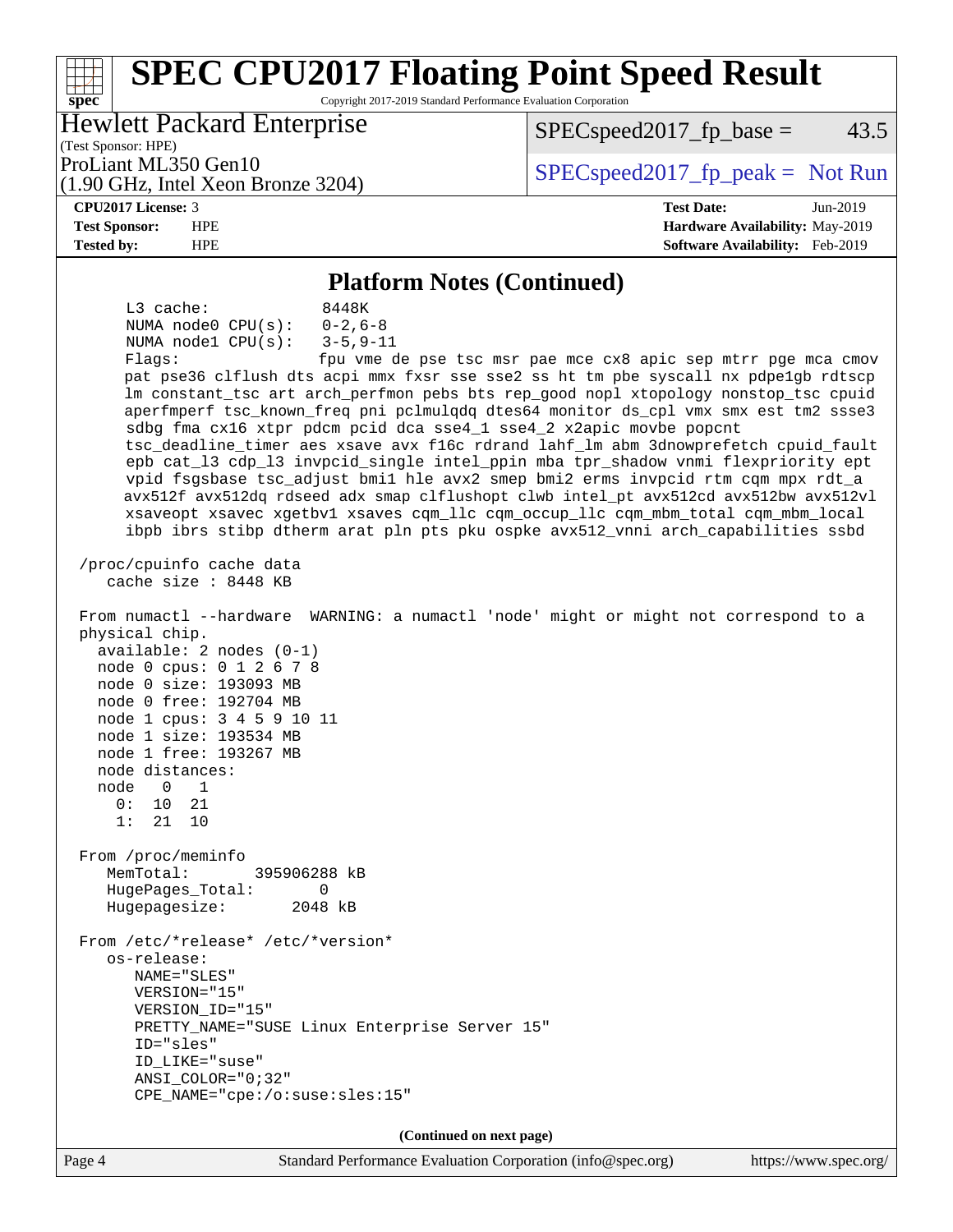Copyright 2017-2019 Standard Performance Evaluation Corporation

Hewlett Packard Enterprise

(1.90 GHz, Intel Xeon Bronze 3204)

 $SPEC speed2017_fp\_base = 43.5$ 

(Test Sponsor: HPE)

ProLiant ML350 Gen10  $SPEC speed2017_f$   $peak = Not Run$ 

**[spec](http://www.spec.org/)**

**[CPU2017 License:](http://www.spec.org/auto/cpu2017/Docs/result-fields.html#CPU2017License)** 3 **[Test Date:](http://www.spec.org/auto/cpu2017/Docs/result-fields.html#TestDate)** Jun-2019 **[Test Sponsor:](http://www.spec.org/auto/cpu2017/Docs/result-fields.html#TestSponsor)** HPE **[Hardware Availability:](http://www.spec.org/auto/cpu2017/Docs/result-fields.html#HardwareAvailability)** May-2019 **[Tested by:](http://www.spec.org/auto/cpu2017/Docs/result-fields.html#Testedby)** HPE **[Software Availability:](http://www.spec.org/auto/cpu2017/Docs/result-fields.html#SoftwareAvailability)** Feb-2019

#### **[Platform Notes \(Continued\)](http://www.spec.org/auto/cpu2017/Docs/result-fields.html#PlatformNotes)**

uname -a:

 Linux ml350-sles15-utpal 4.12.14-23-default #1 SMP Tue May 29 21:04:44 UTC 2018 (cd0437b) x86\_64 x86\_64 x86\_64 GNU/Linux

Kernel self-reported vulnerability status:

 CVE-2017-5754 (Meltdown): Not affected CVE-2017-5753 (Spectre variant 1): Mitigation: \_\_user pointer sanitization CVE-2017-5715 (Spectre variant 2): Mitigation: Indirect Branch Restricted Speculation, IBPB, IBRS\_FW

run-level 3 Jun 25 13:52

 SPEC is set to: /home/cpu2017\_u2 Filesystem Type Size Used Avail Use% Mounted on /dev/sda3 xfs 407G 47G 361G 12% /home

 Additional information from dmidecode follows. WARNING: Use caution when you interpret this section. The 'dmidecode' program reads system data which is "intended to allow hardware to be accurately determined", but the intent may not be met, as there are frequent changes to hardware, firmware, and the "DMTF SMBIOS" standard. BIOS HPE U41 05/21/2019 Memory: 24x UNKNOWN NOT AVAILABLE 16 GB 2 rank 2666, configured at 2133

(End of data from sysinfo program)

**[Compiler Version Notes](http://www.spec.org/auto/cpu2017/Docs/result-fields.html#CompilerVersionNotes)**

============================================================================== CC 619.lbm\_s(base) 638.imagick\_s(base) 644.nab\_s(base) ------------------------------------------------------------------------------ Intel(R) C Intel(R) 64 Compiler for applications running on Intel(R)  $64$ , Version 19.0.2.187 Build 20190117 Copyright (C) 1985-2019 Intel Corporation. All rights reserved. ------------------------------------------------------------------------------ ============================================================================== FC 607.cactuBSSN s(base) ------------------------------------------------------------------------------ Intel(R) C++ Intel(R) 64 Compiler for applications running on Intel(R)  $64$ , Version 19.0.2.187 Build 20190117 Copyright (C) 1985-2019 Intel Corporation. All rights reserved. Intel(R) C Intel(R) 64 Compiler for applications running on Intel(R)  $64$ , Version 19.0.2.187 Build 20190117 **(Continued on next page)**

Page 5 Standard Performance Evaluation Corporation [\(info@spec.org\)](mailto:info@spec.org) <https://www.spec.org/>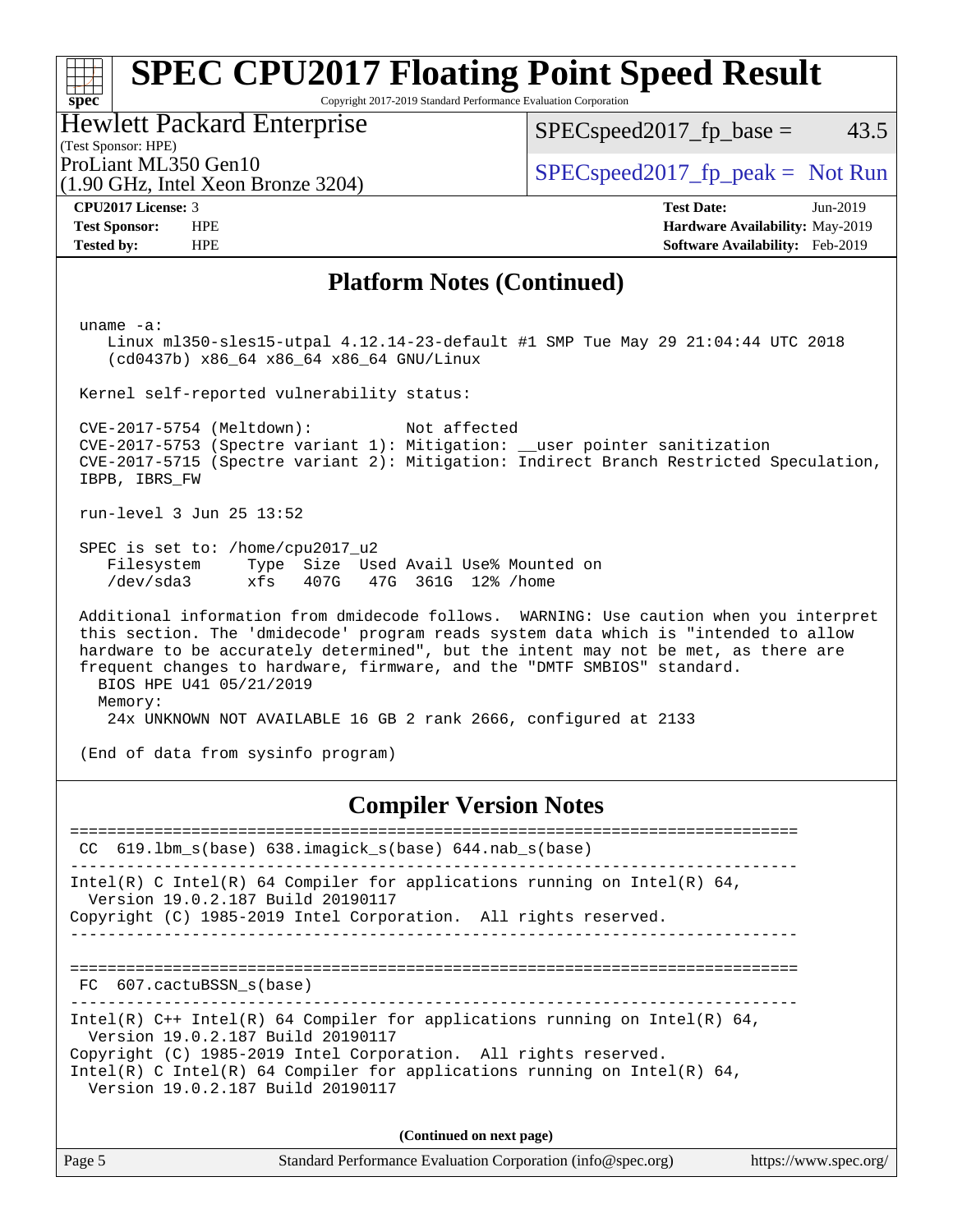Copyright 2017-2019 Standard Performance Evaluation Corporation

Hewlett Packard Enterprise

 $SPEC speed2017_fp\_base = 43.5$ 

(Test Sponsor: HPE)

(1.90 GHz, Intel Xeon Bronze 3204)

ProLiant ML350 Gen10  $SPEC speed2017$  [p\_peak = Not Run

**[spec](http://www.spec.org/)**

**[CPU2017 License:](http://www.spec.org/auto/cpu2017/Docs/result-fields.html#CPU2017License)** 3 **[Test Date:](http://www.spec.org/auto/cpu2017/Docs/result-fields.html#TestDate)** Jun-2019 **[Test Sponsor:](http://www.spec.org/auto/cpu2017/Docs/result-fields.html#TestSponsor)** HPE **[Hardware Availability:](http://www.spec.org/auto/cpu2017/Docs/result-fields.html#HardwareAvailability)** May-2019 **[Tested by:](http://www.spec.org/auto/cpu2017/Docs/result-fields.html#Testedby)** HPE **[Software Availability:](http://www.spec.org/auto/cpu2017/Docs/result-fields.html#SoftwareAvailability)** Feb-2019

## **[Compiler Version Notes \(Continued\)](http://www.spec.org/auto/cpu2017/Docs/result-fields.html#CompilerVersionNotes)**

| Copyright (C) 1985-2019 Intel Corporation. All rights reserved.<br>Intel(R) Fortran Intel(R) 64 Compiler for applications running on Intel(R)<br>64, Version 19.0.2.187 Build 20190117<br>Copyright (C) 1985-2019 Intel Corporation. All rights reserved.                                                                                                                  |
|----------------------------------------------------------------------------------------------------------------------------------------------------------------------------------------------------------------------------------------------------------------------------------------------------------------------------------------------------------------------------|
| 603.bwaves $s(base)$ 649.fotonik3d $s(base)$ 654.roms $s(base)$<br>FC.                                                                                                                                                                                                                                                                                                     |
| Intel(R) Fortran Intel(R) 64 Compiler for applications running on Intel(R)<br>64, Version 19.0.2.187 Build 20190117<br>Copyright (C) 1985-2019 Intel Corporation. All rights reserved.                                                                                                                                                                                     |
| CC $621.$ wrf $s(base)$ $627.$ cam4 $s(base)$ $628.$ pop2 $s(base)$                                                                                                                                                                                                                                                                                                        |
| Intel(R) Fortran Intel(R) 64 Compiler for applications running on Intel(R)<br>64, Version 19.0.2.187 Build 20190117<br>Copyright (C) 1985-2019 Intel Corporation. All rights reserved.<br>Intel(R) C Intel(R) 64 Compiler for applications running on Intel(R) 64,<br>Version 19.0.2.187 Build 20190117<br>Copyright (C) 1985-2019 Intel Corporation. All rights reserved. |

# **[Base Compiler Invocation](http://www.spec.org/auto/cpu2017/Docs/result-fields.html#BaseCompilerInvocation)**

[C benchmarks](http://www.spec.org/auto/cpu2017/Docs/result-fields.html#Cbenchmarks): [icc -m64 -std=c11](http://www.spec.org/cpu2017/results/res2019q3/cpu2017-20190708-16043.flags.html#user_CCbase_intel_icc_64bit_c11_33ee0cdaae7deeeab2a9725423ba97205ce30f63b9926c2519791662299b76a0318f32ddfffdc46587804de3178b4f9328c46fa7c2b0cd779d7a61945c91cd35)

[Fortran benchmarks](http://www.spec.org/auto/cpu2017/Docs/result-fields.html#Fortranbenchmarks): [ifort -m64](http://www.spec.org/cpu2017/results/res2019q3/cpu2017-20190708-16043.flags.html#user_FCbase_intel_ifort_64bit_24f2bb282fbaeffd6157abe4f878425411749daecae9a33200eee2bee2fe76f3b89351d69a8130dd5949958ce389cf37ff59a95e7a40d588e8d3a57e0c3fd751)

[Benchmarks using both Fortran and C](http://www.spec.org/auto/cpu2017/Docs/result-fields.html#BenchmarksusingbothFortranandC): [ifort -m64](http://www.spec.org/cpu2017/results/res2019q3/cpu2017-20190708-16043.flags.html#user_CC_FCbase_intel_ifort_64bit_24f2bb282fbaeffd6157abe4f878425411749daecae9a33200eee2bee2fe76f3b89351d69a8130dd5949958ce389cf37ff59a95e7a40d588e8d3a57e0c3fd751) [icc -m64 -std=c11](http://www.spec.org/cpu2017/results/res2019q3/cpu2017-20190708-16043.flags.html#user_CC_FCbase_intel_icc_64bit_c11_33ee0cdaae7deeeab2a9725423ba97205ce30f63b9926c2519791662299b76a0318f32ddfffdc46587804de3178b4f9328c46fa7c2b0cd779d7a61945c91cd35)

[Benchmarks using Fortran, C, and C++:](http://www.spec.org/auto/cpu2017/Docs/result-fields.html#BenchmarksusingFortranCandCXX) [icpc -m64](http://www.spec.org/cpu2017/results/res2019q3/cpu2017-20190708-16043.flags.html#user_CC_CXX_FCbase_intel_icpc_64bit_4ecb2543ae3f1412ef961e0650ca070fec7b7afdcd6ed48761b84423119d1bf6bdf5cad15b44d48e7256388bc77273b966e5eb805aefd121eb22e9299b2ec9d9) [icc -m64 -std=c11](http://www.spec.org/cpu2017/results/res2019q3/cpu2017-20190708-16043.flags.html#user_CC_CXX_FCbase_intel_icc_64bit_c11_33ee0cdaae7deeeab2a9725423ba97205ce30f63b9926c2519791662299b76a0318f32ddfffdc46587804de3178b4f9328c46fa7c2b0cd779d7a61945c91cd35) [ifort -m64](http://www.spec.org/cpu2017/results/res2019q3/cpu2017-20190708-16043.flags.html#user_CC_CXX_FCbase_intel_ifort_64bit_24f2bb282fbaeffd6157abe4f878425411749daecae9a33200eee2bee2fe76f3b89351d69a8130dd5949958ce389cf37ff59a95e7a40d588e8d3a57e0c3fd751)

# **[Base Portability Flags](http://www.spec.org/auto/cpu2017/Docs/result-fields.html#BasePortabilityFlags)**

 603.bwaves\_s: [-DSPEC\\_LP64](http://www.spec.org/cpu2017/results/res2019q3/cpu2017-20190708-16043.flags.html#suite_basePORTABILITY603_bwaves_s_DSPEC_LP64) 607.cactuBSSN\_s: [-DSPEC\\_LP64](http://www.spec.org/cpu2017/results/res2019q3/cpu2017-20190708-16043.flags.html#suite_basePORTABILITY607_cactuBSSN_s_DSPEC_LP64)

**(Continued on next page)**

Page 6 Standard Performance Evaluation Corporation [\(info@spec.org\)](mailto:info@spec.org) <https://www.spec.org/>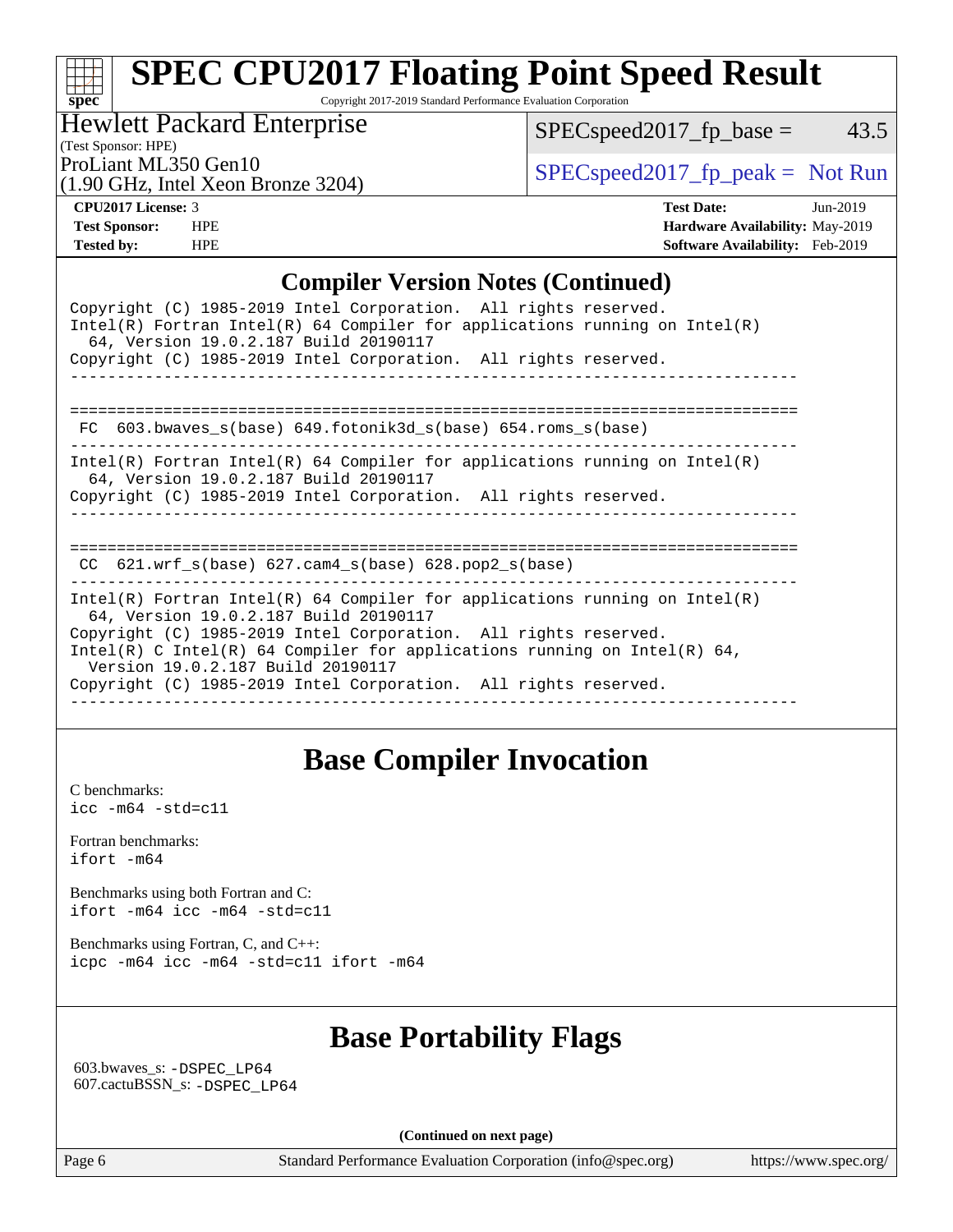Copyright 2017-2019 Standard Performance Evaluation Corporation

#### Hewlett Packard Enterprise

(Test Sponsor: HPE)

 $SPEC speed2017_fp\_base = 43.5$ 

(1.90 GHz, Intel Xeon Bronze 3204)

ProLiant ML350 Gen10  $SPEC speed2017_fp\_peak = Not Run$ 

**[spec](http://www.spec.org/)**

**[CPU2017 License:](http://www.spec.org/auto/cpu2017/Docs/result-fields.html#CPU2017License)** 3 **[Test Date:](http://www.spec.org/auto/cpu2017/Docs/result-fields.html#TestDate)** Jun-2019 **[Test Sponsor:](http://www.spec.org/auto/cpu2017/Docs/result-fields.html#TestSponsor)** HPE **[Hardware Availability:](http://www.spec.org/auto/cpu2017/Docs/result-fields.html#HardwareAvailability)** May-2019 **[Tested by:](http://www.spec.org/auto/cpu2017/Docs/result-fields.html#Testedby)** HPE **[Software Availability:](http://www.spec.org/auto/cpu2017/Docs/result-fields.html#SoftwareAvailability)** Feb-2019

# **[Base Portability Flags \(Continued\)](http://www.spec.org/auto/cpu2017/Docs/result-fields.html#BasePortabilityFlags)**

 619.lbm\_s: [-DSPEC\\_LP64](http://www.spec.org/cpu2017/results/res2019q3/cpu2017-20190708-16043.flags.html#suite_basePORTABILITY619_lbm_s_DSPEC_LP64) 621.wrf\_s: [-DSPEC\\_LP64](http://www.spec.org/cpu2017/results/res2019q3/cpu2017-20190708-16043.flags.html#suite_basePORTABILITY621_wrf_s_DSPEC_LP64) [-DSPEC\\_CASE\\_FLAG](http://www.spec.org/cpu2017/results/res2019q3/cpu2017-20190708-16043.flags.html#b621.wrf_s_baseCPORTABILITY_DSPEC_CASE_FLAG) [-convert big\\_endian](http://www.spec.org/cpu2017/results/res2019q3/cpu2017-20190708-16043.flags.html#user_baseFPORTABILITY621_wrf_s_convert_big_endian_c3194028bc08c63ac5d04de18c48ce6d347e4e562e8892b8bdbdc0214820426deb8554edfa529a3fb25a586e65a3d812c835984020483e7e73212c4d31a38223) 627.cam4\_s: [-DSPEC\\_LP64](http://www.spec.org/cpu2017/results/res2019q3/cpu2017-20190708-16043.flags.html#suite_basePORTABILITY627_cam4_s_DSPEC_LP64) [-DSPEC\\_CASE\\_FLAG](http://www.spec.org/cpu2017/results/res2019q3/cpu2017-20190708-16043.flags.html#b627.cam4_s_baseCPORTABILITY_DSPEC_CASE_FLAG) 628.pop2\_s: [-DSPEC\\_LP64](http://www.spec.org/cpu2017/results/res2019q3/cpu2017-20190708-16043.flags.html#suite_basePORTABILITY628_pop2_s_DSPEC_LP64) [-DSPEC\\_CASE\\_FLAG](http://www.spec.org/cpu2017/results/res2019q3/cpu2017-20190708-16043.flags.html#b628.pop2_s_baseCPORTABILITY_DSPEC_CASE_FLAG) [-convert big\\_endian](http://www.spec.org/cpu2017/results/res2019q3/cpu2017-20190708-16043.flags.html#user_baseFPORTABILITY628_pop2_s_convert_big_endian_c3194028bc08c63ac5d04de18c48ce6d347e4e562e8892b8bdbdc0214820426deb8554edfa529a3fb25a586e65a3d812c835984020483e7e73212c4d31a38223) [-assume byterecl](http://www.spec.org/cpu2017/results/res2019q3/cpu2017-20190708-16043.flags.html#user_baseFPORTABILITY628_pop2_s_assume_byterecl_7e47d18b9513cf18525430bbf0f2177aa9bf368bc7a059c09b2c06a34b53bd3447c950d3f8d6c70e3faf3a05c8557d66a5798b567902e8849adc142926523472) 638.imagick\_s: [-DSPEC\\_LP64](http://www.spec.org/cpu2017/results/res2019q3/cpu2017-20190708-16043.flags.html#suite_basePORTABILITY638_imagick_s_DSPEC_LP64) 644.nab\_s: [-DSPEC\\_LP64](http://www.spec.org/cpu2017/results/res2019q3/cpu2017-20190708-16043.flags.html#suite_basePORTABILITY644_nab_s_DSPEC_LP64) 649.fotonik3d\_s: [-DSPEC\\_LP64](http://www.spec.org/cpu2017/results/res2019q3/cpu2017-20190708-16043.flags.html#suite_basePORTABILITY649_fotonik3d_s_DSPEC_LP64) 654.roms\_s: [-DSPEC\\_LP64](http://www.spec.org/cpu2017/results/res2019q3/cpu2017-20190708-16043.flags.html#suite_basePORTABILITY654_roms_s_DSPEC_LP64)

# **[Base Optimization Flags](http://www.spec.org/auto/cpu2017/Docs/result-fields.html#BaseOptimizationFlags)**

[C benchmarks](http://www.spec.org/auto/cpu2017/Docs/result-fields.html#Cbenchmarks):

[-xCORE-AVX512](http://www.spec.org/cpu2017/results/res2019q3/cpu2017-20190708-16043.flags.html#user_CCbase_f-xCORE-AVX512) [-ipo](http://www.spec.org/cpu2017/results/res2019q3/cpu2017-20190708-16043.flags.html#user_CCbase_f-ipo) [-O3](http://www.spec.org/cpu2017/results/res2019q3/cpu2017-20190708-16043.flags.html#user_CCbase_f-O3) [-no-prec-div](http://www.spec.org/cpu2017/results/res2019q3/cpu2017-20190708-16043.flags.html#user_CCbase_f-no-prec-div) [-qopt-prefetch](http://www.spec.org/cpu2017/results/res2019q3/cpu2017-20190708-16043.flags.html#user_CCbase_f-qopt-prefetch) [-ffinite-math-only](http://www.spec.org/cpu2017/results/res2019q3/cpu2017-20190708-16043.flags.html#user_CCbase_f_finite_math_only_cb91587bd2077682c4b38af759c288ed7c732db004271a9512da14a4f8007909a5f1427ecbf1a0fb78ff2a814402c6114ac565ca162485bbcae155b5e4258871) [-qopt-mem-layout-trans=4](http://www.spec.org/cpu2017/results/res2019q3/cpu2017-20190708-16043.flags.html#user_CCbase_f-qopt-mem-layout-trans_fa39e755916c150a61361b7846f310bcdf6f04e385ef281cadf3647acec3f0ae266d1a1d22d972a7087a248fd4e6ca390a3634700869573d231a252c784941a8) [-qopenmp](http://www.spec.org/cpu2017/results/res2019q3/cpu2017-20190708-16043.flags.html#user_CCbase_qopenmp_16be0c44f24f464004c6784a7acb94aca937f053568ce72f94b139a11c7c168634a55f6653758ddd83bcf7b8463e8028bb0b48b77bcddc6b78d5d95bb1df2967) [-DSPEC\\_OPENMP](http://www.spec.org/cpu2017/results/res2019q3/cpu2017-20190708-16043.flags.html#suite_CCbase_DSPEC_OPENMP) [-qopt-prefetch-issue-excl-hint](http://www.spec.org/cpu2017/results/res2019q3/cpu2017-20190708-16043.flags.html#user_CCbase_f-qopt-prefetch-issue-excl-hint) [-ansi-alias](http://www.spec.org/cpu2017/results/res2019q3/cpu2017-20190708-16043.flags.html#user_CCbase_f-ansi-alias) [-complex-limited-range](http://www.spec.org/cpu2017/results/res2019q3/cpu2017-20190708-16043.flags.html#user_CCbase_f-complex-limited-range)

[Fortran benchmarks](http://www.spec.org/auto/cpu2017/Docs/result-fields.html#Fortranbenchmarks):

[-DSPEC\\_OPENMP](http://www.spec.org/cpu2017/results/res2019q3/cpu2017-20190708-16043.flags.html#suite_FCbase_DSPEC_OPENMP) [-xCORE-AVX512](http://www.spec.org/cpu2017/results/res2019q3/cpu2017-20190708-16043.flags.html#user_FCbase_f-xCORE-AVX512) [-ipo](http://www.spec.org/cpu2017/results/res2019q3/cpu2017-20190708-16043.flags.html#user_FCbase_f-ipo) [-O3](http://www.spec.org/cpu2017/results/res2019q3/cpu2017-20190708-16043.flags.html#user_FCbase_f-O3) [-no-prec-div](http://www.spec.org/cpu2017/results/res2019q3/cpu2017-20190708-16043.flags.html#user_FCbase_f-no-prec-div) [-qopt-prefetch](http://www.spec.org/cpu2017/results/res2019q3/cpu2017-20190708-16043.flags.html#user_FCbase_f-qopt-prefetch) [-ffinite-math-only](http://www.spec.org/cpu2017/results/res2019q3/cpu2017-20190708-16043.flags.html#user_FCbase_f_finite_math_only_cb91587bd2077682c4b38af759c288ed7c732db004271a9512da14a4f8007909a5f1427ecbf1a0fb78ff2a814402c6114ac565ca162485bbcae155b5e4258871) [-qopt-mem-layout-trans=4](http://www.spec.org/cpu2017/results/res2019q3/cpu2017-20190708-16043.flags.html#user_FCbase_f-qopt-mem-layout-trans_fa39e755916c150a61361b7846f310bcdf6f04e385ef281cadf3647acec3f0ae266d1a1d22d972a7087a248fd4e6ca390a3634700869573d231a252c784941a8) [-qopenmp](http://www.spec.org/cpu2017/results/res2019q3/cpu2017-20190708-16043.flags.html#user_FCbase_qopenmp_16be0c44f24f464004c6784a7acb94aca937f053568ce72f94b139a11c7c168634a55f6653758ddd83bcf7b8463e8028bb0b48b77bcddc6b78d5d95bb1df2967) [-qopt-prefetch-issue-excl-hint](http://www.spec.org/cpu2017/results/res2019q3/cpu2017-20190708-16043.flags.html#user_FCbase_f-qopt-prefetch-issue-excl-hint) [-ansi-alias](http://www.spec.org/cpu2017/results/res2019q3/cpu2017-20190708-16043.flags.html#user_FCbase_f-ansi-alias) [-complex-limited-range](http://www.spec.org/cpu2017/results/res2019q3/cpu2017-20190708-16043.flags.html#user_FCbase_f-complex-limited-range) [-nostandard-realloc-lhs](http://www.spec.org/cpu2017/results/res2019q3/cpu2017-20190708-16043.flags.html#user_FCbase_f_2003_std_realloc_82b4557e90729c0f113870c07e44d33d6f5a304b4f63d4c15d2d0f1fab99f5daaed73bdb9275d9ae411527f28b936061aa8b9c8f2d63842963b95c9dd6426b8a)

[Benchmarks using both Fortran and C](http://www.spec.org/auto/cpu2017/Docs/result-fields.html#BenchmarksusingbothFortranandC):

[-xCORE-AVX512](http://www.spec.org/cpu2017/results/res2019q3/cpu2017-20190708-16043.flags.html#user_CC_FCbase_f-xCORE-AVX512) [-ipo](http://www.spec.org/cpu2017/results/res2019q3/cpu2017-20190708-16043.flags.html#user_CC_FCbase_f-ipo) [-O3](http://www.spec.org/cpu2017/results/res2019q3/cpu2017-20190708-16043.flags.html#user_CC_FCbase_f-O3) [-no-prec-div](http://www.spec.org/cpu2017/results/res2019q3/cpu2017-20190708-16043.flags.html#user_CC_FCbase_f-no-prec-div) [-qopt-prefetch](http://www.spec.org/cpu2017/results/res2019q3/cpu2017-20190708-16043.flags.html#user_CC_FCbase_f-qopt-prefetch) [-ffinite-math-only](http://www.spec.org/cpu2017/results/res2019q3/cpu2017-20190708-16043.flags.html#user_CC_FCbase_f_finite_math_only_cb91587bd2077682c4b38af759c288ed7c732db004271a9512da14a4f8007909a5f1427ecbf1a0fb78ff2a814402c6114ac565ca162485bbcae155b5e4258871) [-qopt-mem-layout-trans=4](http://www.spec.org/cpu2017/results/res2019q3/cpu2017-20190708-16043.flags.html#user_CC_FCbase_f-qopt-mem-layout-trans_fa39e755916c150a61361b7846f310bcdf6f04e385ef281cadf3647acec3f0ae266d1a1d22d972a7087a248fd4e6ca390a3634700869573d231a252c784941a8) [-qopenmp](http://www.spec.org/cpu2017/results/res2019q3/cpu2017-20190708-16043.flags.html#user_CC_FCbase_qopenmp_16be0c44f24f464004c6784a7acb94aca937f053568ce72f94b139a11c7c168634a55f6653758ddd83bcf7b8463e8028bb0b48b77bcddc6b78d5d95bb1df2967) [-DSPEC\\_OPENMP](http://www.spec.org/cpu2017/results/res2019q3/cpu2017-20190708-16043.flags.html#suite_CC_FCbase_DSPEC_OPENMP) [-qopt-prefetch-issue-excl-hint](http://www.spec.org/cpu2017/results/res2019q3/cpu2017-20190708-16043.flags.html#user_CC_FCbase_f-qopt-prefetch-issue-excl-hint) [-ansi-alias](http://www.spec.org/cpu2017/results/res2019q3/cpu2017-20190708-16043.flags.html#user_CC_FCbase_f-ansi-alias) [-complex-limited-range](http://www.spec.org/cpu2017/results/res2019q3/cpu2017-20190708-16043.flags.html#user_CC_FCbase_f-complex-limited-range) [-nostandard-realloc-lhs](http://www.spec.org/cpu2017/results/res2019q3/cpu2017-20190708-16043.flags.html#user_CC_FCbase_f_2003_std_realloc_82b4557e90729c0f113870c07e44d33d6f5a304b4f63d4c15d2d0f1fab99f5daaed73bdb9275d9ae411527f28b936061aa8b9c8f2d63842963b95c9dd6426b8a)

[Benchmarks using Fortran, C, and C++:](http://www.spec.org/auto/cpu2017/Docs/result-fields.html#BenchmarksusingFortranCandCXX)

[-xCORE-AVX512](http://www.spec.org/cpu2017/results/res2019q3/cpu2017-20190708-16043.flags.html#user_CC_CXX_FCbase_f-xCORE-AVX512) [-ipo](http://www.spec.org/cpu2017/results/res2019q3/cpu2017-20190708-16043.flags.html#user_CC_CXX_FCbase_f-ipo) [-O3](http://www.spec.org/cpu2017/results/res2019q3/cpu2017-20190708-16043.flags.html#user_CC_CXX_FCbase_f-O3) [-no-prec-div](http://www.spec.org/cpu2017/results/res2019q3/cpu2017-20190708-16043.flags.html#user_CC_CXX_FCbase_f-no-prec-div) [-qopt-prefetch](http://www.spec.org/cpu2017/results/res2019q3/cpu2017-20190708-16043.flags.html#user_CC_CXX_FCbase_f-qopt-prefetch) [-ffinite-math-only](http://www.spec.org/cpu2017/results/res2019q3/cpu2017-20190708-16043.flags.html#user_CC_CXX_FCbase_f_finite_math_only_cb91587bd2077682c4b38af759c288ed7c732db004271a9512da14a4f8007909a5f1427ecbf1a0fb78ff2a814402c6114ac565ca162485bbcae155b5e4258871) [-qopt-mem-layout-trans=4](http://www.spec.org/cpu2017/results/res2019q3/cpu2017-20190708-16043.flags.html#user_CC_CXX_FCbase_f-qopt-mem-layout-trans_fa39e755916c150a61361b7846f310bcdf6f04e385ef281cadf3647acec3f0ae266d1a1d22d972a7087a248fd4e6ca390a3634700869573d231a252c784941a8) [-qopenmp](http://www.spec.org/cpu2017/results/res2019q3/cpu2017-20190708-16043.flags.html#user_CC_CXX_FCbase_qopenmp_16be0c44f24f464004c6784a7acb94aca937f053568ce72f94b139a11c7c168634a55f6653758ddd83bcf7b8463e8028bb0b48b77bcddc6b78d5d95bb1df2967) [-DSPEC\\_OPENMP](http://www.spec.org/cpu2017/results/res2019q3/cpu2017-20190708-16043.flags.html#suite_CC_CXX_FCbase_DSPEC_OPENMP) [-qopt-prefetch-issue-excl-hint](http://www.spec.org/cpu2017/results/res2019q3/cpu2017-20190708-16043.flags.html#user_CC_CXX_FCbase_f-qopt-prefetch-issue-excl-hint) [-ansi-alias](http://www.spec.org/cpu2017/results/res2019q3/cpu2017-20190708-16043.flags.html#user_CC_CXX_FCbase_f-ansi-alias) [-complex-limited-range](http://www.spec.org/cpu2017/results/res2019q3/cpu2017-20190708-16043.flags.html#user_CC_CXX_FCbase_f-complex-limited-range) [-nostandard-realloc-lhs](http://www.spec.org/cpu2017/results/res2019q3/cpu2017-20190708-16043.flags.html#user_CC_CXX_FCbase_f_2003_std_realloc_82b4557e90729c0f113870c07e44d33d6f5a304b4f63d4c15d2d0f1fab99f5daaed73bdb9275d9ae411527f28b936061aa8b9c8f2d63842963b95c9dd6426b8a)

The flags files that were used to format this result can be browsed at <http://www.spec.org/cpu2017/flags/HPE-ic19.0u1-flags-linux64.html> <http://www.spec.org/cpu2017/flags/HPE-Platform-Flags-Intel-V1.2-CLX-revB.html>

You can also download the XML flags sources by saving the following links: <http://www.spec.org/cpu2017/flags/HPE-ic19.0u1-flags-linux64.xml> <http://www.spec.org/cpu2017/flags/HPE-Platform-Flags-Intel-V1.2-CLX-revB.xml>